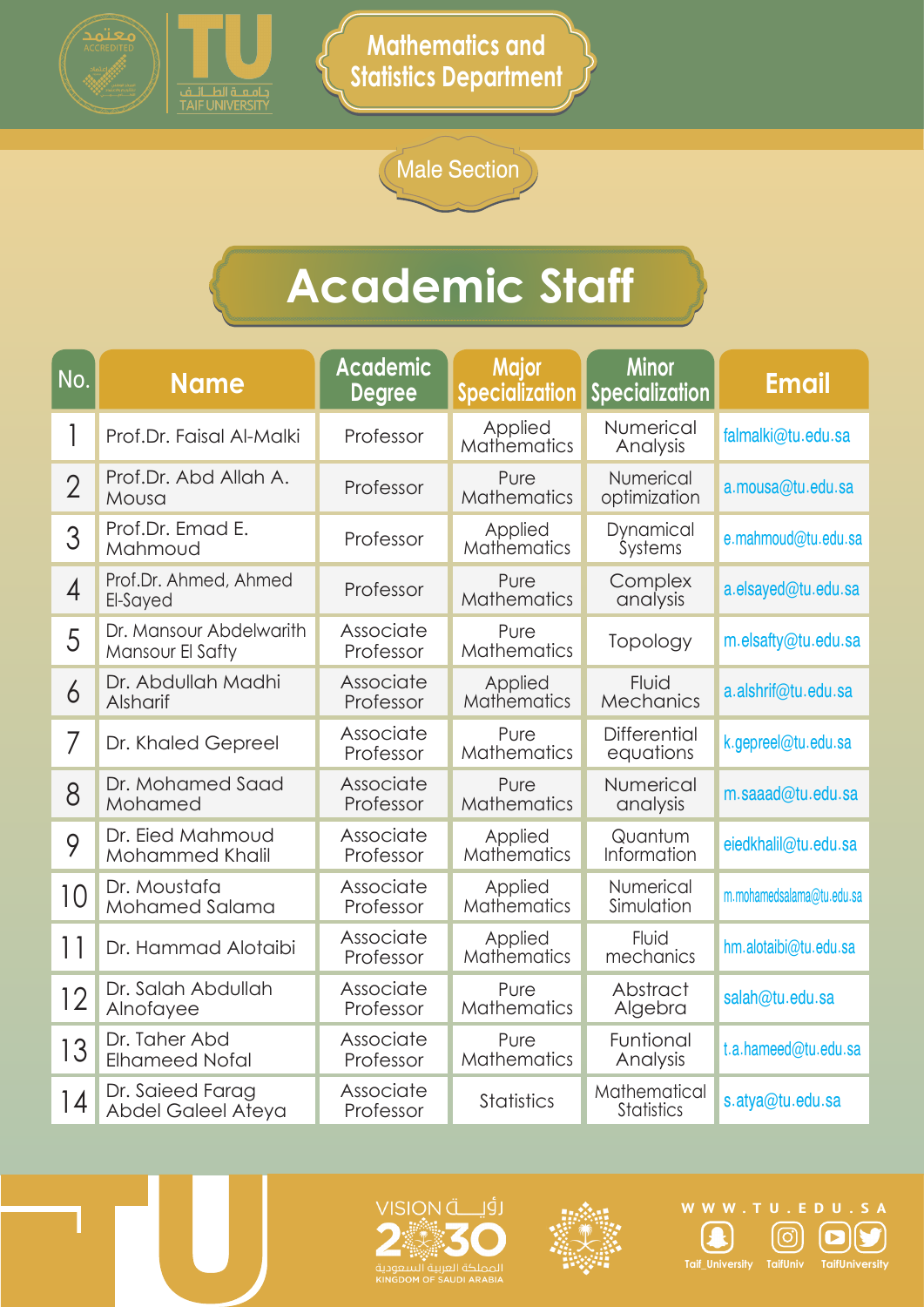

| No. | <b>Name</b>                                  | <b>Academic</b><br><b>Degree</b> | <b>Major</b><br><b>Specialization</b> | <b>Minor</b><br><b>Specialization</b>          | <b>Email</b>            |
|-----|----------------------------------------------|----------------------------------|---------------------------------------|------------------------------------------------|-------------------------|
| 15  | Dr. El-Sayed Abdel-<br>Khalek Abou-Taleb     | Associate<br>Professor           | Applied<br>Mathematics                | Quantum<br>Mechanics                           | sabotalb@tu.edu.sa      |
| 16  | Dr. Amr Mohamed Samy<br>Mohamed Mahdy Attaya | Assistant<br>Professor           | Pure<br>Mathematics                   | Numerical<br>Analysis                          | amattaya@tu.edu.sa      |
| 17  | Dr. Mahmoud Shibl<br>Mohamed Higazy          | Assistant<br>Professor           | Applied<br><b>Mathematics</b>         | Engineering<br>mathematics                     | m.higazy@tu.edu.sa      |
| 18  | Dr. Trad Alotaibi                            | Assistant<br>Professor           | Pure<br>Mathematics                   | <b>Functional Analysis</b><br>and Applications | t.alotaibi@tu.edu.sa    |
| 19  | Dr. Mokhtar Yagoub.<br>Youssif. Abdalla      | Assistant<br>Professor           | Pure<br><b>Mathematics</b>            | Funtional<br>Analysis                          | myya1969@yahoo.com      |
| 20  | Dr. Safar Mohammed<br>Safar Alghamdi         | Assistant<br>Professor           | <b>Statistics</b>                     | <b>Statistics</b>                              | s.m.alghamdi@tu.ed.sa   |
| 21  | Dr. Montaser Mahmoud<br>Amein Mohamed        | Assistant<br>Professor           | <b>Statistics</b>                     | Mathematical<br>statistics                     | m.amein@tu.edu.sa       |
| 22  | Dr. Ali Althobaiti                           | Assistant<br>Professor           | Applied<br>Mathematics                | Nonlinear<br>Elasticity                        | aa.althobaiti@tu.edu.sa |
| 23  | Dr. muteb alharthi                           | Assistant<br>Professor           | Applied<br>Mathematics                | Numerical<br>analysis                          | muteb@tu.edu.sa         |
| 24  | Dr. Ali Mohammed Ali<br>Mubaraki             | Assistant<br>Professor           | Applied<br><b>Mathematics</b>         | Elasticity                                     | alimobarki@tu.edu.sa    |
| 25  | Dr. Abdulrahman<br>Alossaimy                 | Assistant<br>Professor           | Applied<br>Mathematics                | Complex<br>network                             | a.alossaimy@tu.edu.sa   |
| 26  | Dr. Mohamed Ahmed<br>Hassan Farahat          | Assistant<br>Professor           | Pure<br><b>Mathematics</b>            | Abstract<br>Algebra                            | m.farahat@tu.edu.sa     |
| 27  | Dr. Yasser Salah<br><b>Hamed Hassanein</b>   | Assistant<br>Professor           | Applied<br><b>Mathematics</b>         | <b>Differential</b><br>Equations               | yasersalah@tu.edu.sa    |







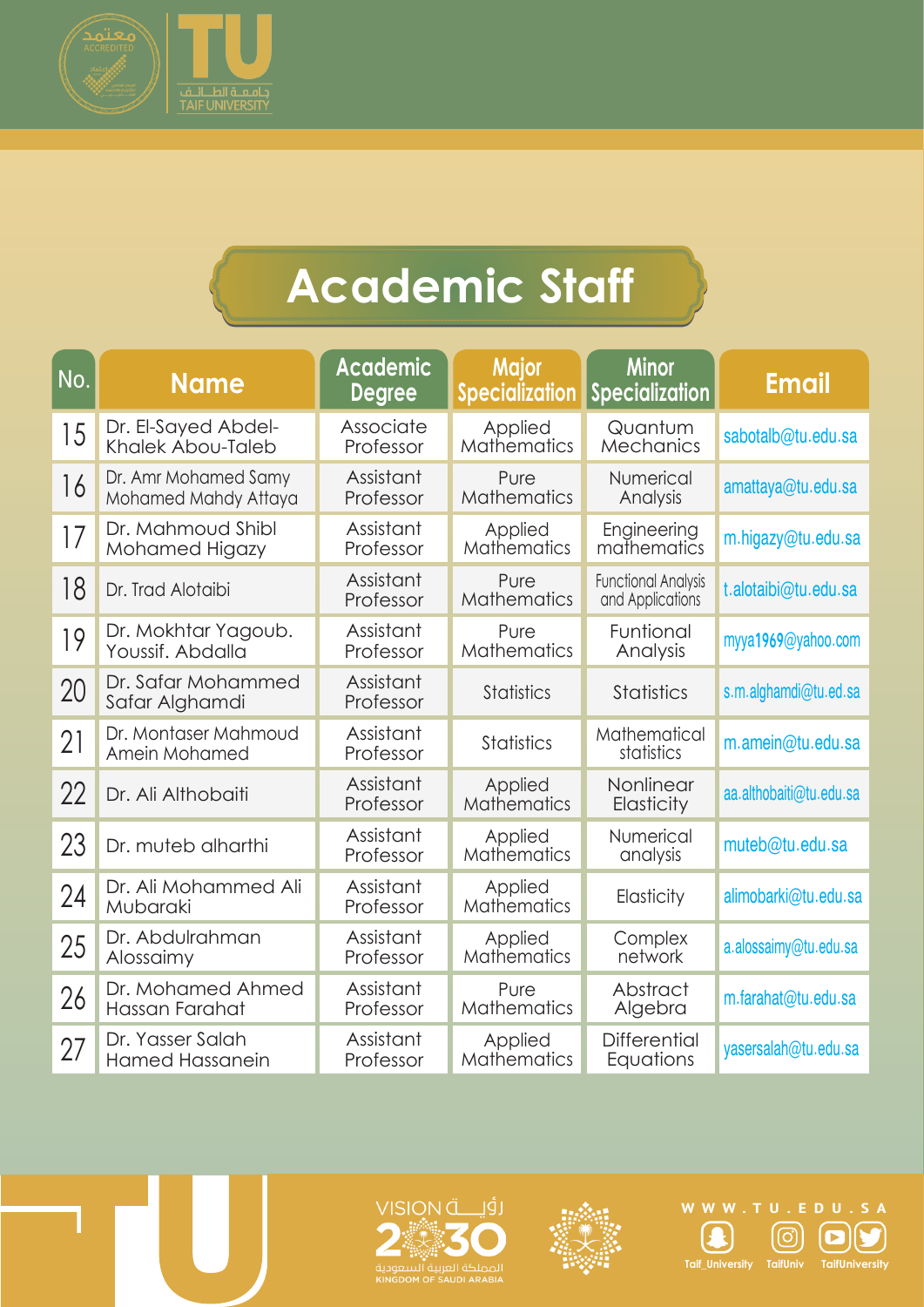

| No. | <b>Name</b>                               | <b>Academic</b><br><b>Degree</b> | <b>Major</b><br><b>Specialization</b> | <b>Minor</b><br>Specialization                                   | <b>Email</b>             |
|-----|-------------------------------------------|----------------------------------|---------------------------------------|------------------------------------------------------------------|--------------------------|
| 28  | Dr. Ateg Alsaadi                          | Assistant<br>Professor           | Applied<br><b>Mathematics</b>         | Dynamical<br>System                                              | ateg@tu.edu.sa           |
| 29  | Dr. MOHAMMED<br><b>SHAAF ALHARTHI</b>     | Assistant<br>Professor           | Applied<br><b>Mathematics</b>         | Hamiltonian<br>Dynamical systems                                 | mharthi@tu.edu.sa        |
| 30  | Dr. Fadhel Mohammed<br>Hussain Almalki    | Assistant<br>Professor           | Pure<br><b>Mathematics</b>            | analysis                                                         | f.almalki@tu.edu.sa      |
| 31  | Dr. HASSAN MUSALLAM<br>SARHAN ALJOHANI    | Assistant<br>Professor           | <b>Statistics</b>                     | WAVELET METHODS AND INVERSE<br>PROBLEM (MATHEMATICAL STATISTICS) | HMJOHANI@TU.EDU.SA       |
| 32  | Dr. Abdalla Jamil<br>Abdel-Fattah Asad    | Associate<br>Professor           | Pure<br><b>Mathematics</b>            | Functional<br>analysis                                           | abdalla j@tu.edu.sa      |
| 33  | Dr. Sayed khalil mohamed<br>marzok elagan | Assistant<br>Professor           | Pure<br>Mathematics                   | Algebra                                                          | skhalil@tu.edu.sa        |
| 34  | Dr. Azhari Abdalla<br>Alhag               | Associate<br>Professor           | <b>Statistics</b>                     | Applied<br><b>Statistics</b>                                     | a.alhag@tu.edu.sa        |
| 35  | Dr. SAEED ABDULMAEEN<br><b>ALTHUBITI</b>  | Assistant<br>Professor           | Applied<br><b>Mathematics</b>         | Applied<br>Mathematic                                            | sathubiti@tu.edu.sa      |
| 36  | Dr. Ahmed Saad<br>Alzaidi                 | Assistant<br>Professor           | Applied<br><b>Mathematics</b>         | Elasticity<br><b>Theory</b>                                      | azaidi@tu.edu.sa         |
| 37  | Dr. Khaled Al Noufaey                     | Assistant<br>Professor           | Applied<br><b>Mathematics</b>         | <b>PDEs</b>                                                      | alnoufaey@tu.edu.sa      |
| 38  | Dr. Muteb Faraj<br>Alharthi               | Assistant<br>Professor           | <b>Statistics</b>                     | Applied<br>probability                                           | muteb.faraj@tu.edu.sa    |
| 39  | Dr. Saad Jamaan<br>Almalki                | Assistant<br>Professor           | <b>Statistics</b>                     | Mathematical<br>statistics                                       | saad.j.almalki@tu.edu.sa |
| 40  | Dr. Alkhudaydi,<br>Muhammad Hilal         | Assistant<br>Professor           | Applied<br><b>Mathematics</b>         | Financial<br>mathematics                                         | mh.ayedh@tu.edu.sa       |







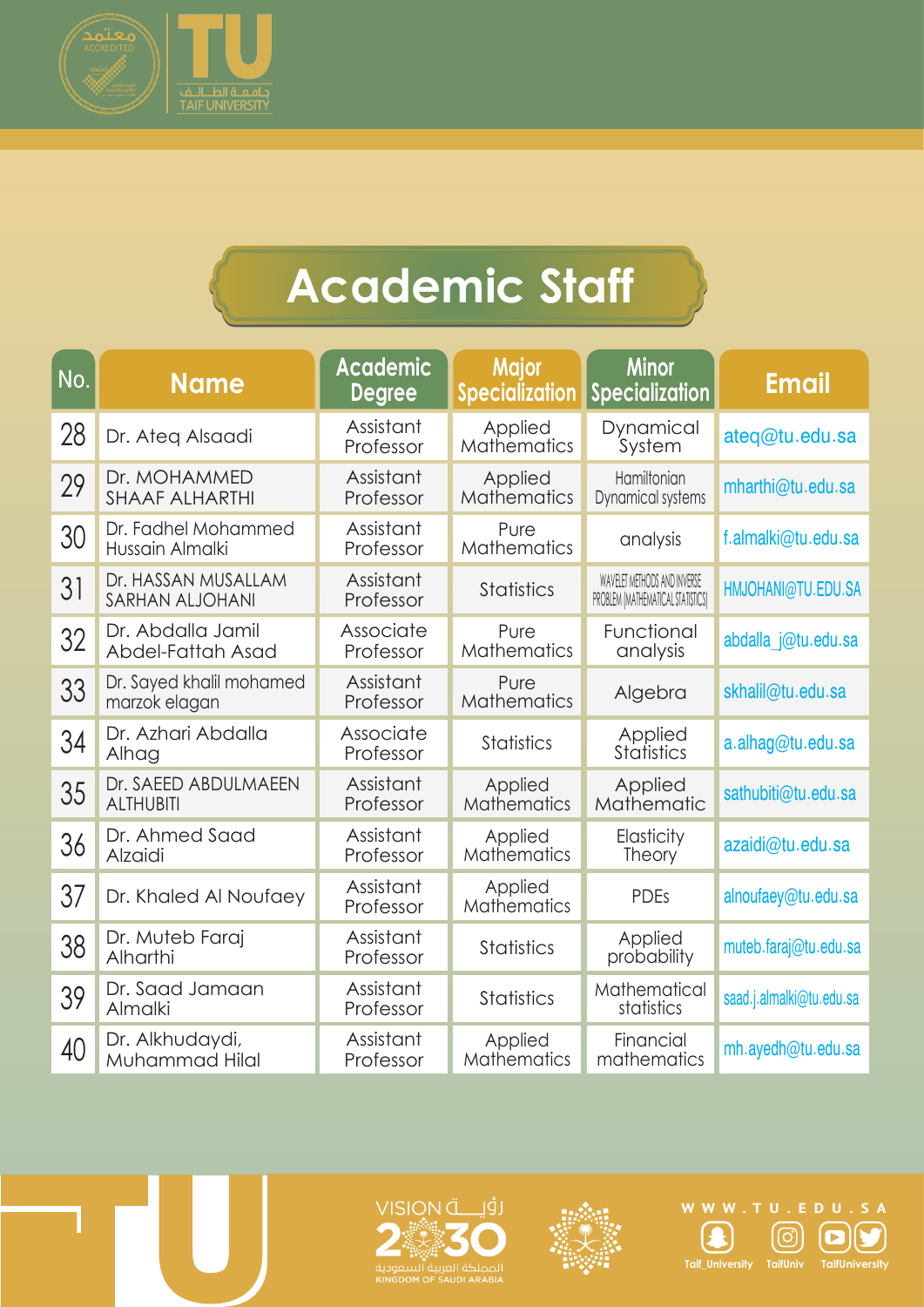



### **Lecturers and Teaching Assistants Staff**

| <b>No</b> | <b>Name</b>                     | Academic<br><b>Dearee</b> | <b>Major</b><br>Specialization Specialization | <b>Minor</b>          | <b>IEmail</b>  |
|-----------|---------------------------------|---------------------------|-----------------------------------------------|-----------------------|----------------|
|           | Mohiddin Bushra<br>Hassan Ahmed | Lecturer                  | <b>Statistics</b>                             | Applied<br>Statistics | mohi@tu.edu.sa |







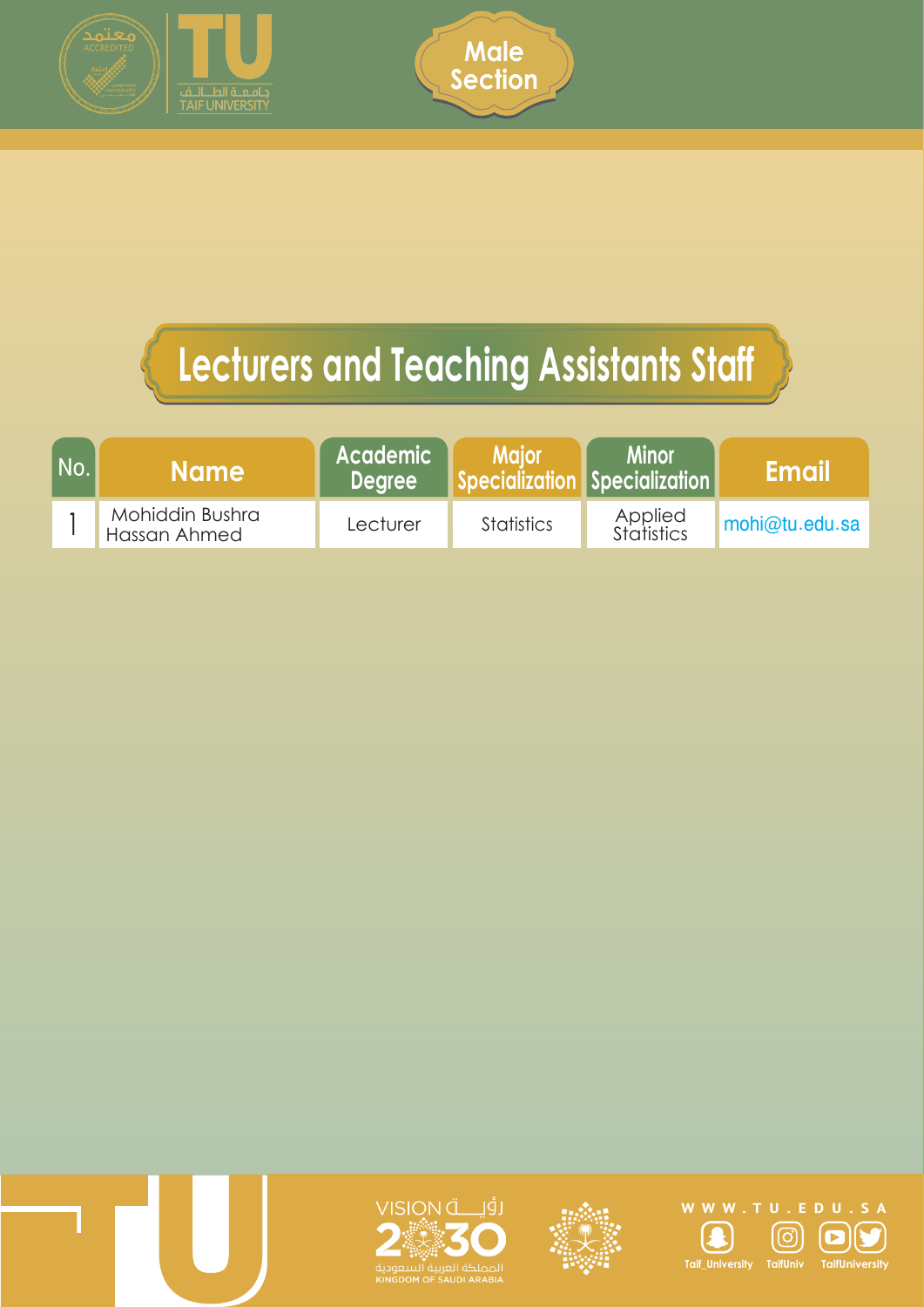



| No.             | <b>Name</b>                               | <b>Academic</b><br><b>Degree</b> | <b>Major</b><br><b>Specialization</b> | <b>Minor</b><br><b>Specialization</b> | <b>Email</b>            |
|-----------------|-------------------------------------------|----------------------------------|---------------------------------------|---------------------------------------|-------------------------|
|                 | Prof. Dr. Khadijah<br>Mohammad Abualnaja  | Professor                        | Applied<br><b>Mathematics</b>         | Numerical<br>Analysis                 | kh.abualnaja@tu.edu.sa  |
| $\overline{2}$  | Prof. Dr. Fatimah Salem<br><b>Bayones</b> | Professor                        | Applied<br><b>Mathematics</b>         | Elasticity<br>theory                  | f.bayones@tu.edu.sa     |
| 3               | Prof. Dr. Deena Sobhi<br>Al-Kadi          | Professor                        | Pure<br><b>Mathematics</b>            | Algebra                               | d.alkadi@tu.edu.sa      |
| $\overline{4}$  | Dr. Neveen Sayed<br><b>Ahmed Gharib</b>   | Associate<br>Professor           | Pure<br><b>Mathematics</b>            | Topology                              | Samar.alz@tu.edu.sa     |
| 5               | Dr. Abeer Majed<br>Sultan Albugami        | Associate<br>Professor           | <b>Statistics</b>                     | Statistics and<br>operations research | neveen.s@tu.edu.sa      |
| 6               | Dr. Amira A. Ishan                        | Associate<br>Professor           | Applied<br>Mathematics                | Numerical<br>Analysis                 | a.albugami@tu.edu.sa    |
| 7               | Dr. Maram Salem<br>Algurashi              | Assistant<br>Professor           | Applied<br><b>Mathematics</b>         | Fluid<br>Mechanics                    | a.ishan@tu.edu.sa       |
| 8               | Dr. Thanaa Mohamed<br>Kamal Elnageeb      | Assistant<br>Professor           | Applied<br><b>Mathematics</b>         | Fluid<br><b>Mechanics</b>             | m.alqurashi@tu.edu.sa   |
| 9               | Dr. Nesreen Althobaiti                    | Assistant<br>Professor           | Applied<br>Mathematics                | <b>Mathematics</b><br>Biological      | thanaa@tu.edu.sa        |
| 10              | Dr. Nawal Abdullah<br>Alshehri            | Assistant<br>Professor           | Applied<br>Mathematics                | Elasticity<br><b>Theory</b>           | n.althobaiti@tu.edu.sa  |
| $\lceil \rceil$ | Dr. Shorog Khalaf<br>Aljoudi              | Assistant<br>Professor           | Pure<br><b>Mathematics</b>            | <b>Differential</b><br>Equations      | nalshehri@tu.edu.sa     |
| 12              | Dr. Amnah Mohammad<br>Hamed Alharbi       | Assistant<br>Professor           | Applied<br>Mathematics                | Thermoelasticity<br><b>Theory</b>     | sk.al-shareef@tu.edu.sa |
| 13              | Dr. Amal Ali Mostafa<br>Mady              | Assistant<br>Professor           | Applied<br><b>Mathematics</b>         | Fluid<br>Mechanics                    | amnah.h@tu.edu.sa       |







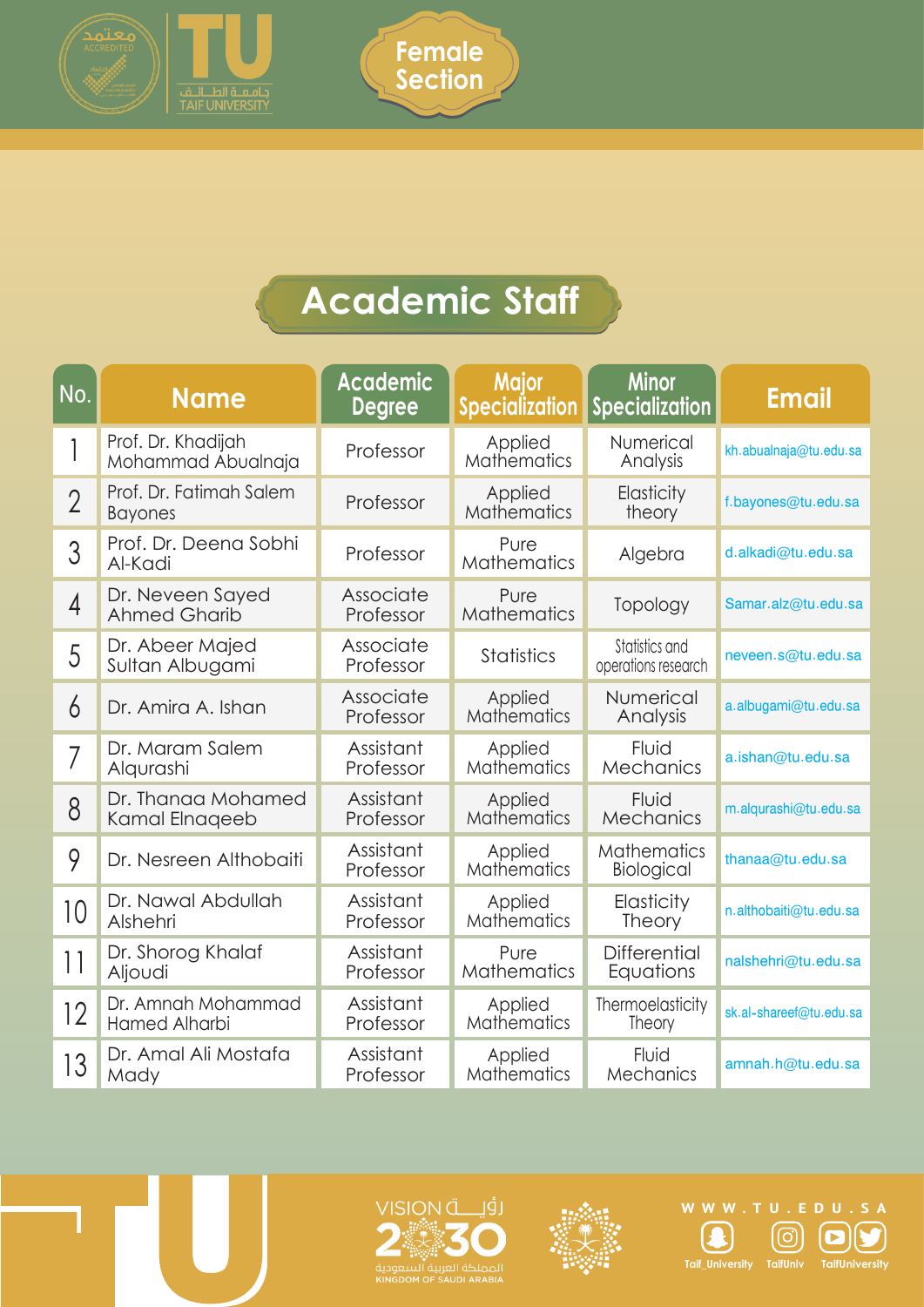



| No. | <b>Name</b>                              | <b>Academic</b><br><b>Degree</b> | <b>Major</b><br><b>Specialization</b> | <b>Minor</b><br><b>Specialization</b> | <b>Email</b>          |
|-----|------------------------------------------|----------------------------------|---------------------------------------|---------------------------------------|-----------------------|
| 4   | Dr.Safa Hassan<br>Salman Elhag           | Assistant<br>Professor           | Applied<br><b>Mathematics</b>         | Fluid<br>mechanic                     | h.sfaa@tu.edu.sa      |
| 15  | Dr. Norah Saleh Almalki                  | Assistant<br>Professor           | Pure<br><b>Mathematics</b>            | Discrete Mathematics-<br>graph theory | norah@tu.edu.sa       |
| 16  | Dr. Tahani Ahmad<br><b>Hamed Aloafi</b>  | Assistant<br>Professor           | <b>Statistics</b>                     | Mathematical<br><b>Statistics</b>     | taofee@tu.edu.sa      |
| 17  | Dr. Nada Mansour<br>Alfaer               | Assistant<br>Professor           | <b>Statistics</b>                     | <b>Statistics</b>                     | nmfaer@tu.edu.sa      |
| 18  | Dr. Samah Abdullah<br>althubait          | Assistant<br>Professor           | <b>Statistics</b>                     | <b>Statistics</b>                     | s.samah@tu.edu.sa     |
| 19  | Dr. Amirah Alharthi                      | Assistant<br>Professor           | <b>Statistics</b>                     | Data science/<br>machine learning     | amiraharthi@tu.edu.sa |
| 20  | Dr. Matugah Attallah<br>Alshaikh         | Assistant<br>Professor           | Applied<br><b>Mathematics</b>         | <b>Biomathematics</b>                 | matoqa.a@tu.edu.sa    |
| 21  | Dr. SAHAR NAJATI                         | Assistant<br>Professor           | Pure<br><b>Mathematics</b>            | Algebra                               | S.najati@tu.edu.sa    |
| 22  | Dr. Taghreed Mohammed<br>Abdulrahim Jawa | Assistant<br>Professor           | <b>Statistics</b>                     | Applied<br>statistics                 | tmjawa@tu.edu.sa      |
| 23  | Dr. Hanan Saad Gafel<br>Alosaimi         | Assistant<br>Professor           | Applied<br><b>Mathematics</b>         | a Applied<br>mathematics              | h.gafal@tu.edu.sa     |
| 24  | Dr. Aljazi Mohsen<br>Alkhammash          | Assistant<br>Professor           | Pure<br><b>Mathematics</b>            | Functional<br>analysis                | amkhammash@tu.edu.sa  |
| 25  | Dr. Maha Mohammed<br>Helmi               | Assistant<br>Professor           | Applied<br><b>Mathematics</b>         | Mechanics of<br>elastic media         | m.hlmi@tu.edu.sa      |